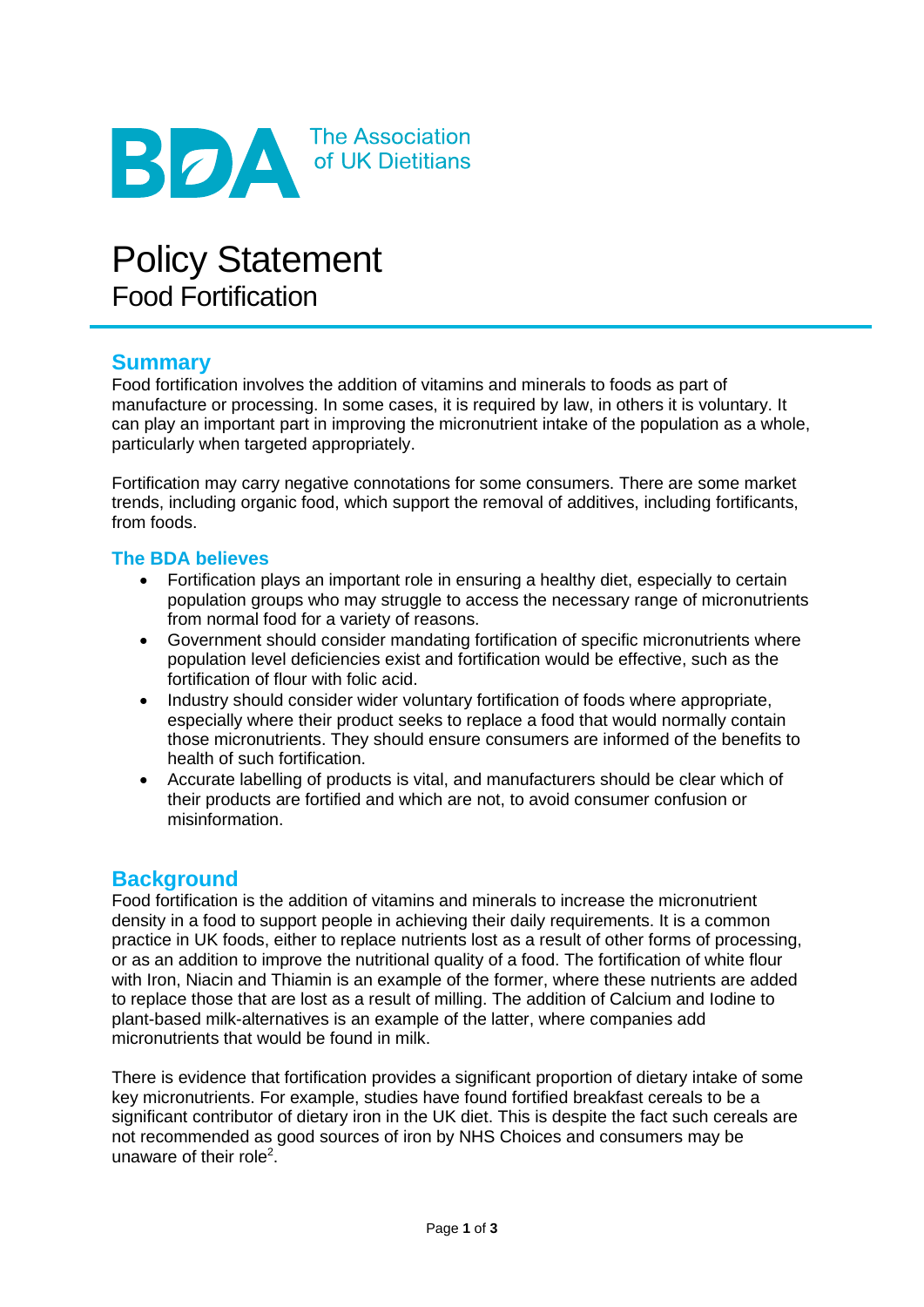One form of fortification of particular interest to the BDA is the fortification of flour with folic acid. This is commonplace in many other countries, where it was introduced to reduce the rates of still births as a consequence of neural tube defects (to include spina bifida). Figures show that the prevalence of NTD pregnancies in the UK is 1.28 per 1000 total births (19% live births, 81% terminations)<sup>3</sup>. Evidence suggests that 200-300 NTD pregnancies could be prevented annually in the UK if folic acid status of women was improved via fortification<sup>4</sup>. See the [BDA's campaign pages on folic acid fortification for more information.](file://///FILESERVERVM/ExternalAffairs/PUBLICATIONS/Policy%20and%20Position%20Statements/Policy%20and%20Position%20Statements/Food%20Fortifcation/Food%20Fortification%20Policy%20Statement%20v1%20DRAFT.docx)

#### **Fortification and specific diets**

For people following restrictive diets for health, ethical or sustainability reasons, such as vegan diets or some allergy diets, fortification (or supplementation) may be necessary to ensure sufficient micronutrient intake. For example, meat, fish and dairy are important sources of protein, calcium, iodine, B vitamins and essential fatty acids. Reducing or ceasing the consumption of such foods could place individuals at risk of deficiency, if they do not obtain other sources of these nutrients. Fortification of meat, fish and dairy alternatives can play a role in ensuring adequate intakes of particular nutrients needed for health.

#### **Processed foods and other concerns**

Adding vitamins and minerals to such products, may lead to a product being described as "Processed" or "Ultra Processed", depending on the number of ingredients and classification system used. This can have negative connotations, even when there are clear health benefits from the fortification. For more information on the BDA's position on processed foods, please see our Process Food Position Statement.

Some consumers are anxious about the inclusion of specific nutrients, and there are concerns that artificial fortification could lead to over-consumption, or certain nutrients where high quantities can have a negative health effect, for example of iodine. These concerns are unfounded, but of course it is important that any proposed fortification levels are well below upper safe limits.

## **"Clean label" and organic products**

Given fortification's important role, there is a concerning market trend for "clean label" foods that contain no additives, even when this would include fortification with beneficial micronutrients. Consumer surveys report anxiety in relation to preservatives, artificial sweeteners and other additives in foods<sup>5,6</sup>. While consumer choice is important, it may not be clear to consumers that they may be missing out on micronutrients that may be difficult to obtain from elsewhere in the diet.

Organic product codes do not allow the use of fortificants or additives that are not required by law<sup>1</sup>, which means many organic products will not contain micronutrients that a nonorganic equivalent may have added. There is concern that consumers may not realise this difference, leaving them at greater risk of deficiency of some particular nutrients.